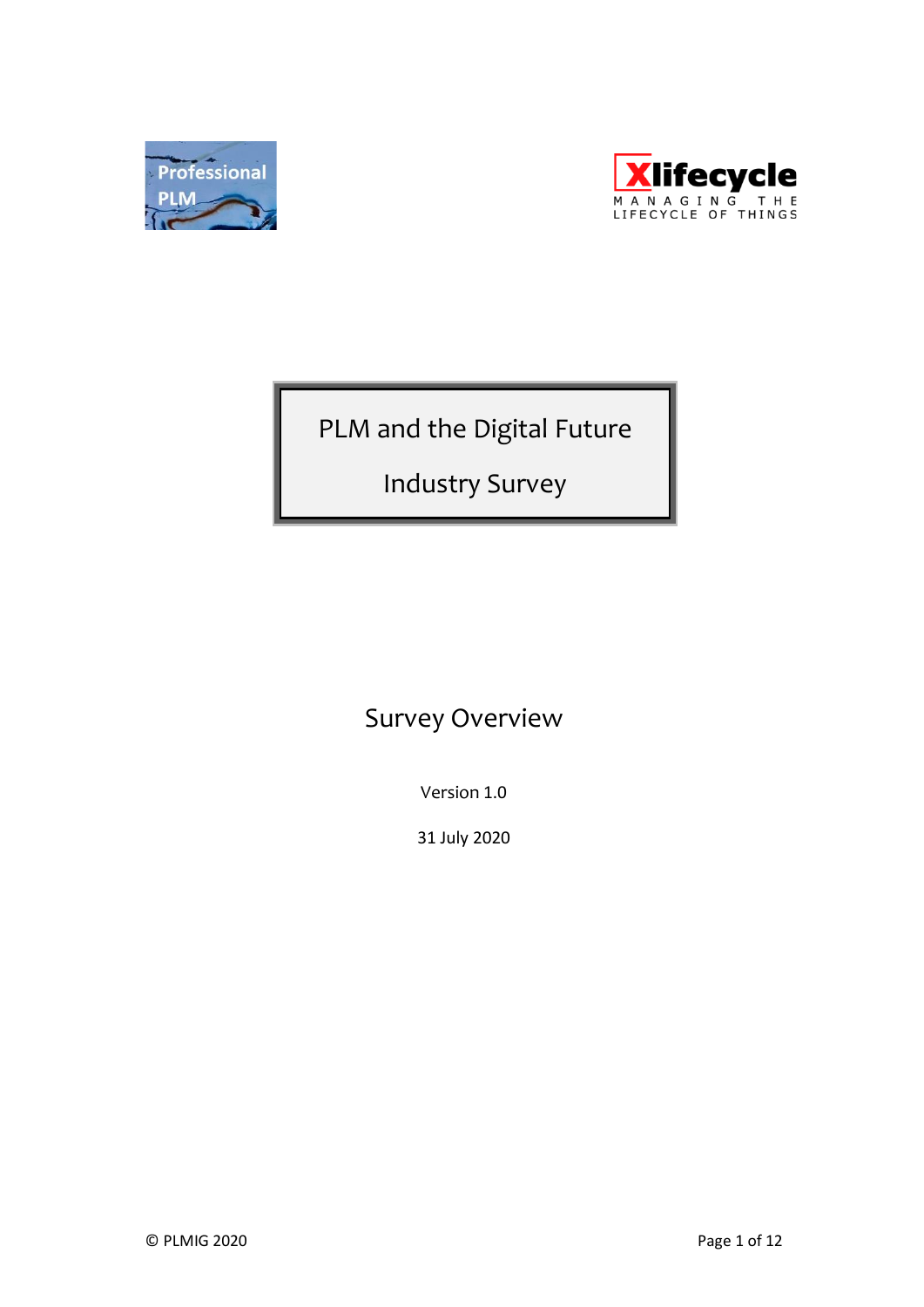## <span id="page-1-1"></span><span id="page-1-0"></span>**1. THE PLM-DIGITAL PREMISE**

#### **The PLM-Digital Premise**

The underlying principle of this Survey is that any sound roadmap for integrating PLM with the new Digital Future should be based on the following premise:-

*For over 2 decades, PLM has been integrating and digitising the world of product development, building up a wealth of technical capability and business expertise. The recent advent of technologies within the 'Digital Wave' offers new opportunities to advance the reach and effectiveness of PLM; and also offers brand new areas of opportunity that should be exploited in their own right.*

*The relationship between PLM and Digital should be symbiotic and harmonised. Considering this holistic landscape, PLM knowledge and techniques provide a sound and proven structure for "connect everything" integration that the Digital discipline has yet to learn; and Digital capabilities offer a path to extend PLM beyond its current boundaries.*

*For any product-oriented company, the most effective strategy for the future will be based on a genuinely integrated approach to PLM and Digital development.*

This Premise was first published in a [White Paper](http://www.professionalplm.org/wac1plmwhitepaper.shtml) on 13 May 2020 and was circulated for industry-wide discussion. To date there has been no disagreement with it, but feedback is welcome, as it is about any part of this Overview Document.

## **2. BACKGROUND**

The rush of enthusiasm for new ideas such as Industrie 4.0 and IoT draws attention away from the some of the core aims and principles of PLM, despite the fact that PLM and Digital seem to overlap, and may possibly be different manifestations of the same approach.

This Survey is intended to add some clarity to the picture. Prepared by the Professional PLM Initiative in partnership with Xlifecycle, it ran throughout June 2020 and was open to PLM practitioners in any role, in any geography. Respondents from 12 countries entered their views on 5 separate questions, and the results have been collated into this Overview Document.

The Survey has been based around **[The PLM-Digital Premise](#page-1-0)** (overleaf), and the presentation of the results is in the same vein. Resolving these issues is important for future investment in PLM, and in Digital, by user companies. It is hoped that the findings can be used to guide future progress in both disciplines.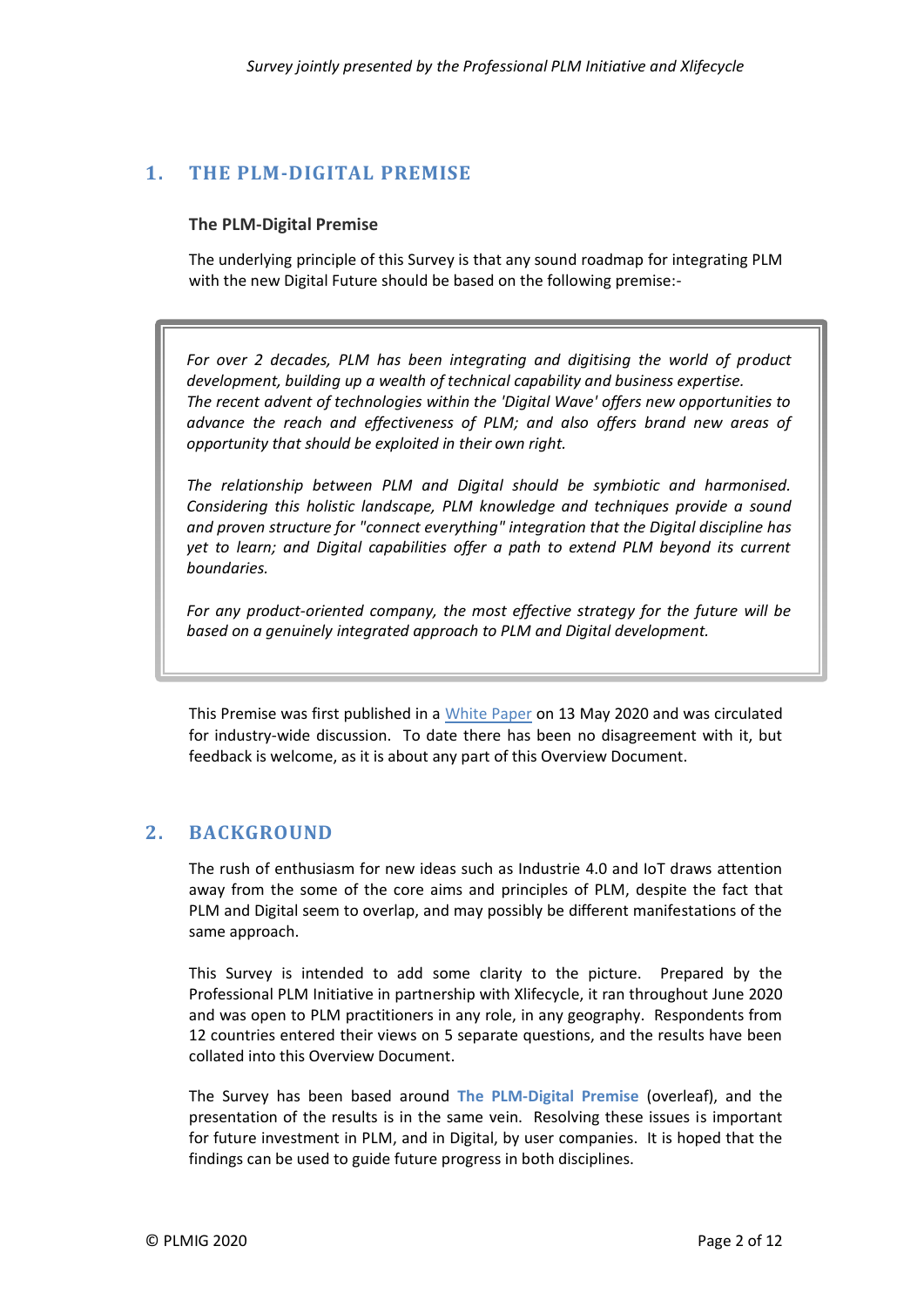## **3. PURPOSE OF THE SURVEY**

The purpose of this Survey is to create a neutral reference point for understanding the PLM position and potential; and act as a basis for harmonising PLM and Digital programmes in the future.

## **4. SURVEY METHODOLOGY**

Participation in the Survey was open to PLM users, vendors, service providers, consultants, academics and researchers – in fact, every PLM practitioner who is affected by, would like to be involved with, or is participating in a Digital programme.

The Survey could be downloaded as a Word document or completed on-line via the Xlifecycle web site. Results were captured in spreadsheet format and processed for percentages, and for good ideas from the participants' own words.

## **5. PRESENTATION OF RESULTS**

Responses to each of the primary questions were grouped, and are shown as percentage results in the respective tables. The more freestyle answers have been summarised into text.

Pertinent and useful ideas have been expressed in the words of the Survey participants themselves. Care has been taken to anonymise the results to maintain confidentiality.

The results do not represent the views of the authors, but are a compilation of the views of the respondents.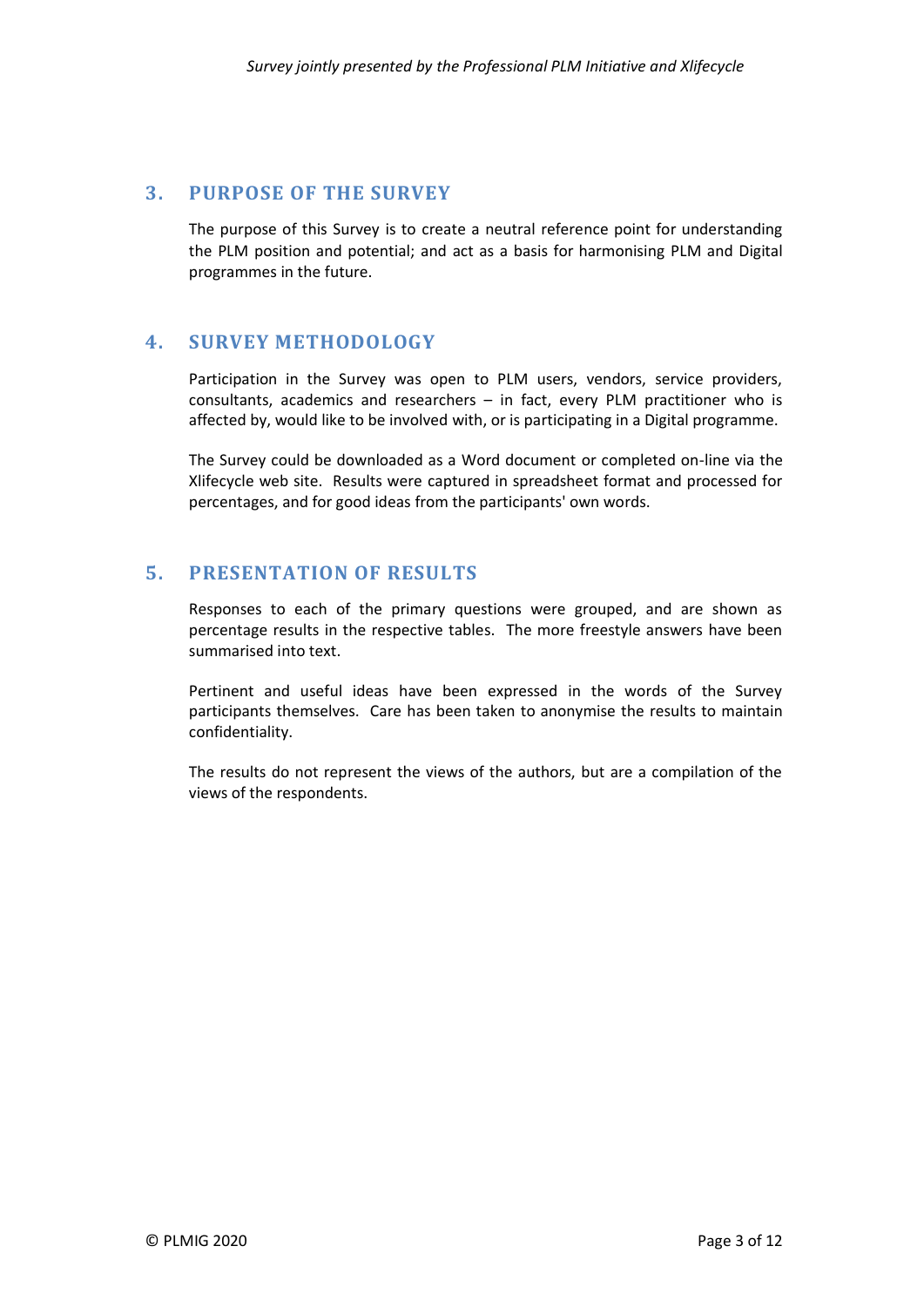## **6. RESULTS**

### **Q1. Relationship**

*PLM has existed as a strategy and practice for over 20 years and pioneered many aspects that are now seen as part of the 'Digital Wave'.* 

#### **Question: Do you see PLM and Digital as separate disciplines, or will everything merge in the future?**

| PLM and Digital are separate disciplines                  | 13% |
|-----------------------------------------------------------|-----|
| PLM is a discipline, but Digital is not                   | 13% |
| PLM and Digital are part of the same holistic environment | 25% |
| PLM and Digital will overlap                              | 13% |
| PLM and Digital will merge                                | 20% |
| PLM and Digital will remain separate                      | 0%  |
| PLM is a sub-set of Digital                               | 16% |

#### **Question: What will it take to enable or accelerate such convergence?**

- Active integration between the two disciplines, measuring performance in each area and clarifying definitions.
- Widen the scope of PLM beyond CAD/PLM. Link organisational silos to improve data continuity.
- PLM needs to become more digital, more mature, and better integrated with other IT platforms.
- PLM and Digital will be impelled to converge via the implementation of the Digital Thread; by the drive for smarter, connected products; or as new Digital developments are applied to PLM.
- On the other hand, PLM itself will enable digital integration, and hence become part of the Digital Wave.
- PLM will enable cross-functional digitalisation across the wider enterprise, and bring clarity to senior management.

#### *Discussion*

There is no most significant view about the relationship between PLM and Digital. Almost every option has support, apart from the possibility that PLM and Digital will remain completely separate into the future.

We are faced with the certainty that PLM and Digital will merge to some degree, but have no consensus about how this should be.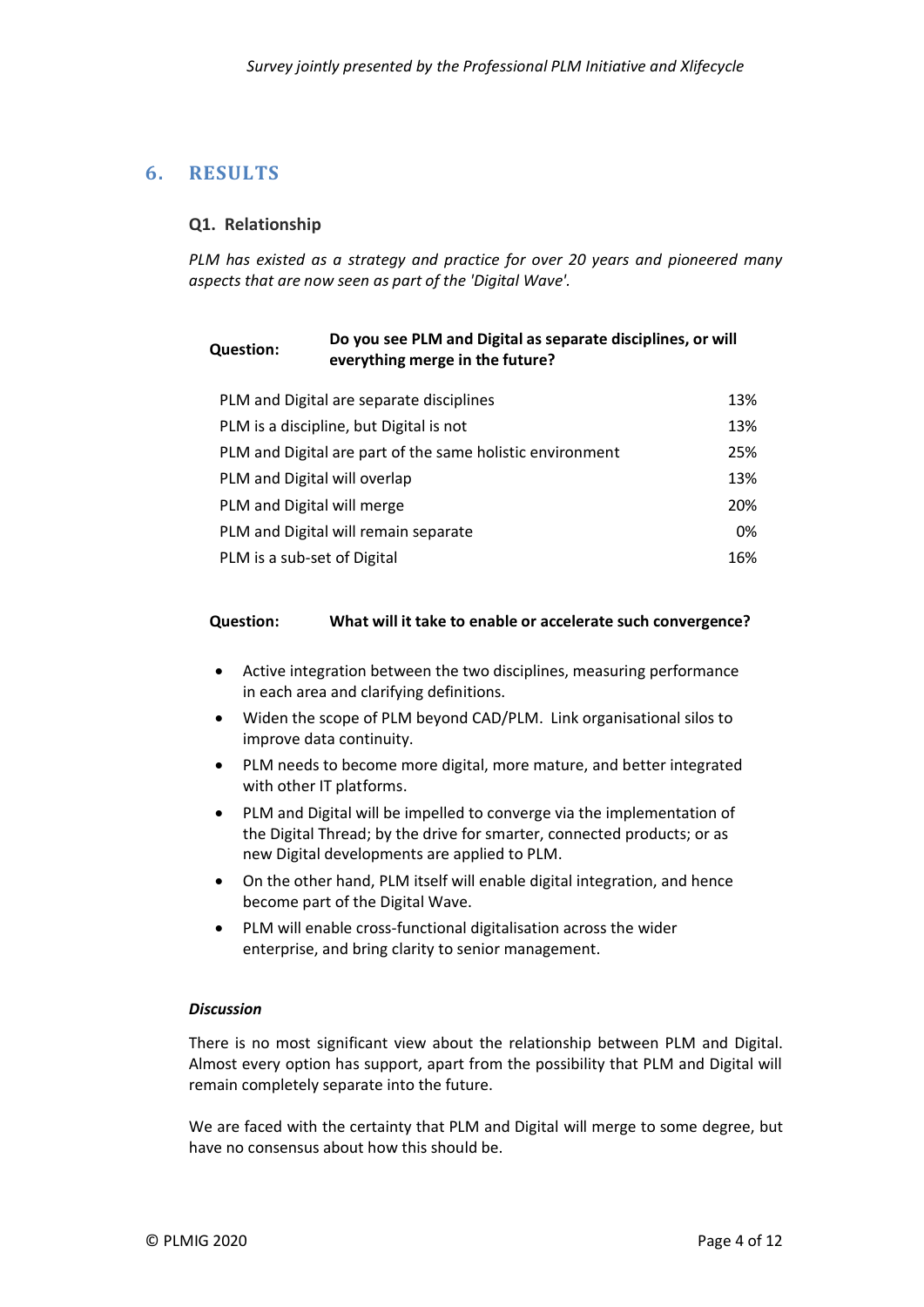### [cont.]

Ideas for accelerating the convergence focus on increasing the digital emphasis and capability within PLM in order to provide a pathway for the two activities to integrate, with several suggestions of how to do this.

### **Q2. Vision**

*The effectiveness of any business improvement initiative is greatly increased if there is a clear Vision of where it will be the future.*

#### **Question: Do you have a forward view of where your PLM will be in 5 or 10 years' time? Has your organisation formed a view of its Digital environment over a similar timespan?**

| Neither Digital nor PLM have clear vision             | 33% |
|-------------------------------------------------------|-----|
| PLM has a clear vision, whereas Digital does not      | 8%  |
| PLM has no vision, whereas Digital has a clear vision | 4%  |
| PLM and Digital visions both exist separately         | 21% |
| PLM vision is part of Digital vision                  | 13% |
| Digital strategy is part of PLM vision                | 13% |
| There is an integrated PLM/Digital vision             | 4%  |
| Impossible to see 10 years ahead                      | 4%  |

### **Question: Are the two views balanced?**

Yes [10%]; No [10%]; Will remain separate but overlap [5%]; Impossible to foresee [10%].

The remaining 65% felt that the two views would come together because of:-

- Digital integration, and advances such as AI and Machine Learning;
- Seamless data integration;
- Development of IIoT across the Supply Chain;
- Companies realising that PLM is necessary for Digital;
- Extension of PLM functionality and integration;
- Organic merging;
- Adoption by business people, and through business delivery;
- Software changes in vendor applications; or,
- Vendors moving to the cloud, having to bring their customers with them.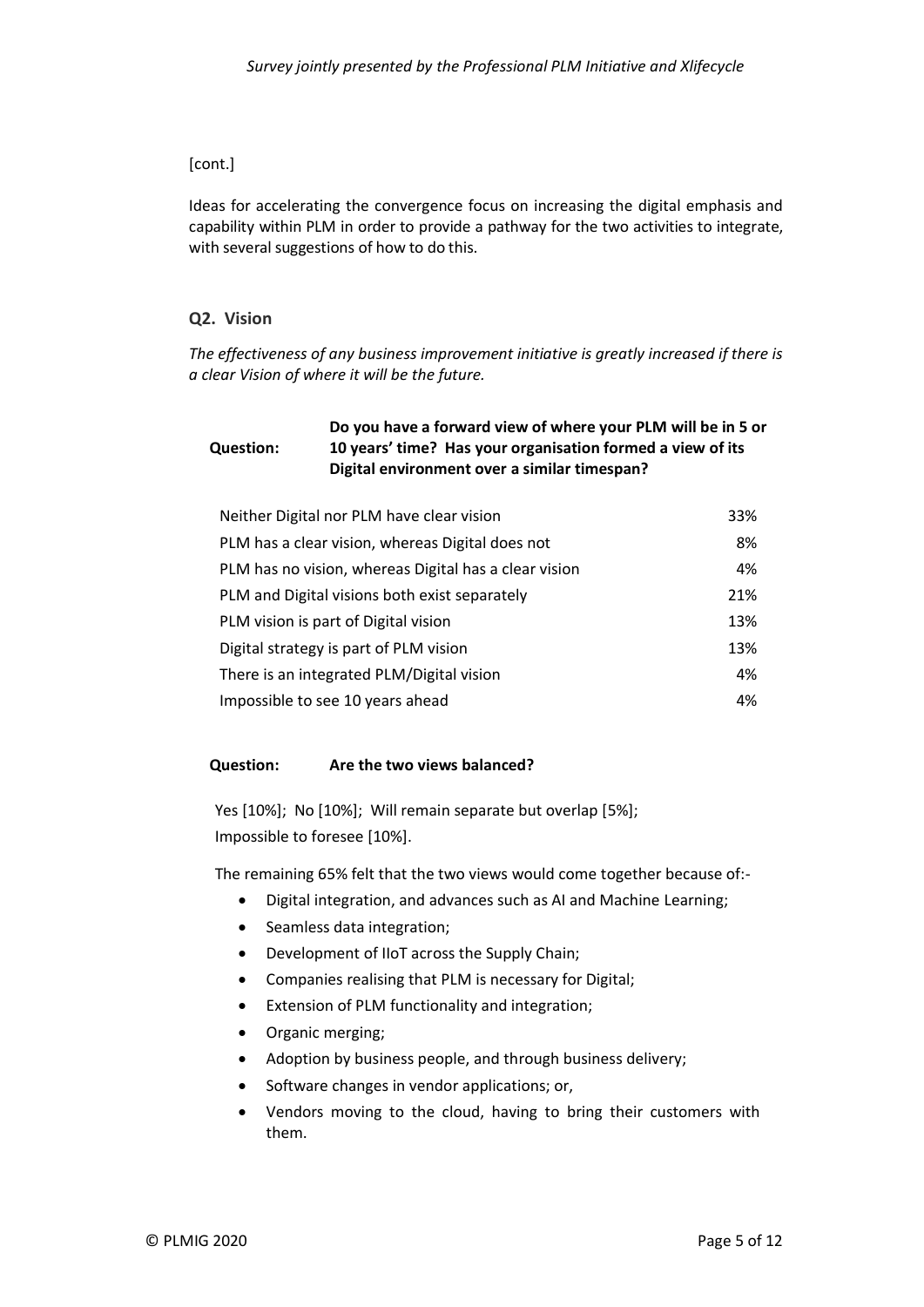#### *Discussion*

The most prominent response (33%) is that there is no clear Vision for PLM or for Digital, which is possibly to be expected.

A fifth of respondents (21%) saw PLM and Digital Visions existing separately. Those who thought they would merge had no significant preference for how this will be.

In terms of balance, most respondents (65%) felt that the Visions would come together (if they are not already) by more digitalisation; by extending PLM capability; or by the vendor drive for software development or to the cloud.

A small percentage thought that the PLM and Digital Visions would be driven to merge because of business activity, which is perhaps an encouraging prospect.

#### **Q3. Digital Twin**

*The concept of the Digital Twin has appeared as part of the new Digital landscape, but PLM has been working on this for a long time, starting with Model Based Definition and extending across the lifecycle.* 

### **Question: Do you see the concept of "digital twins" as part of PLM or Digital? Are these the same thing, or separate ideas?**

| Digital Twins are part of both                        | 22% |
|-------------------------------------------------------|-----|
| Digital Twins are part of PLM                         | 33% |
| Digital Twins are part of Digital only                | 0%  |
| Digital offers scope to enhance Digital Twins cf. PLM | 4%  |
| Digital Twins and PLM are the same                    | 25% |
| Digital Twin is just another marketing concept        | 8%  |
| Neither are properly defined                          | 8%  |

.../over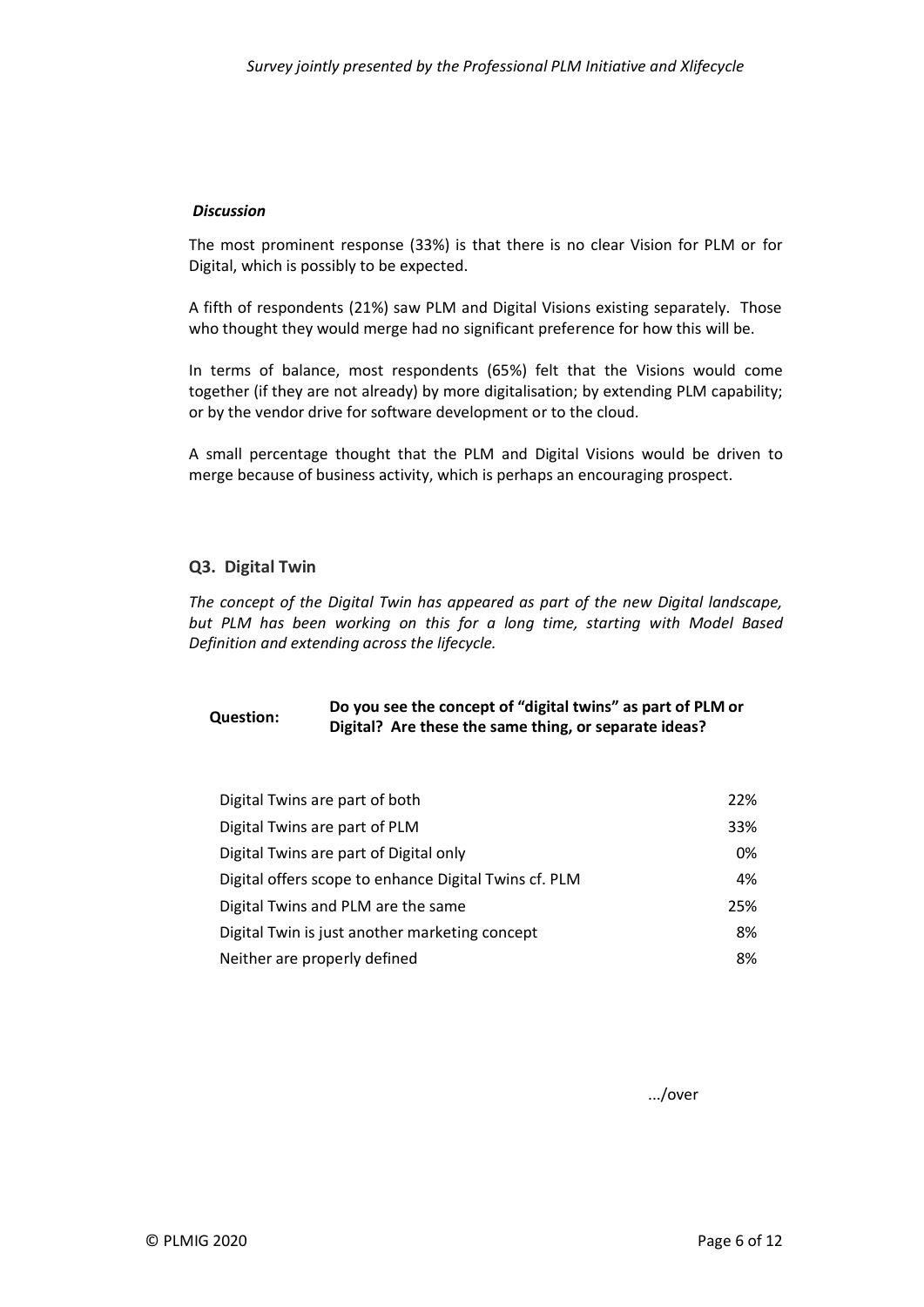#### **Question: Does the Digital approach offer any new opportunities?**

64% of the respondents viewed Digital Twins as bringing new opportunities, whereas 16% did not see any (either due to the lack of clarity, possibly due to marketing jargon, or due to the fact that PLM is already mature in context of Digital); 20% of the respondents did not answer the question explicitly or declined to comment.

Per the respondents' views, opportunities to leverage Digital Twins include:

- Digital Twins can help make PLM more attractive and link to new practical business requirements.
- Digital Twin and digitalisation language can help executive management understand PLM and break organisational silos.
- Digital Twins are related to PLM; they also reach out to wider enterprise platforms and disciplines, such as ALM, MES, etc.
- Digital Twins contribute to expand the traditional scope of PLM beyond manufacturing and IOT, also leveraging model-based definition, systems engineering, AI / ML and new performance / operational parameters.
- Like PLM, Digital Twins help plan and design better products, hence bring more intelligence to the product lifecycle.
- Digital Twins help connect virtual and physical worlds, further than traditional PLM contributed to, expanding the product lifecycle usage and value.

#### *Discussion*

Most respondents (84%) viewed Digital Twins as a synonym or overlapping with PLM scope, with focus on the model-based definition of the product across its lifecycle. Several suggested that Digital Twins can help bring clarity and interest into PLM, especially with non-technical experts and executives.

Overlapping with the above, slightly more than one third of the respondents (36%) thought that Digital Twins reached beyond PLM and covered a wider scope, both from data and functional perspectives; clearly Digital Twins are models that can help expand the scope of PLM and improve product data quality and traceability (leveraging new data models and closed-loops).

Most views suggested that the Digital Twins are "applied" in context of PLM, whereas a minority of responses suggested that the reverse might also occur.

A small number of respondents (16%) did not see any value in discussing Digital Twins, either because PLM was already covering these (albeit using different language) or they considered Digital Twins as marketing jargon attempting to "digitalise" everything.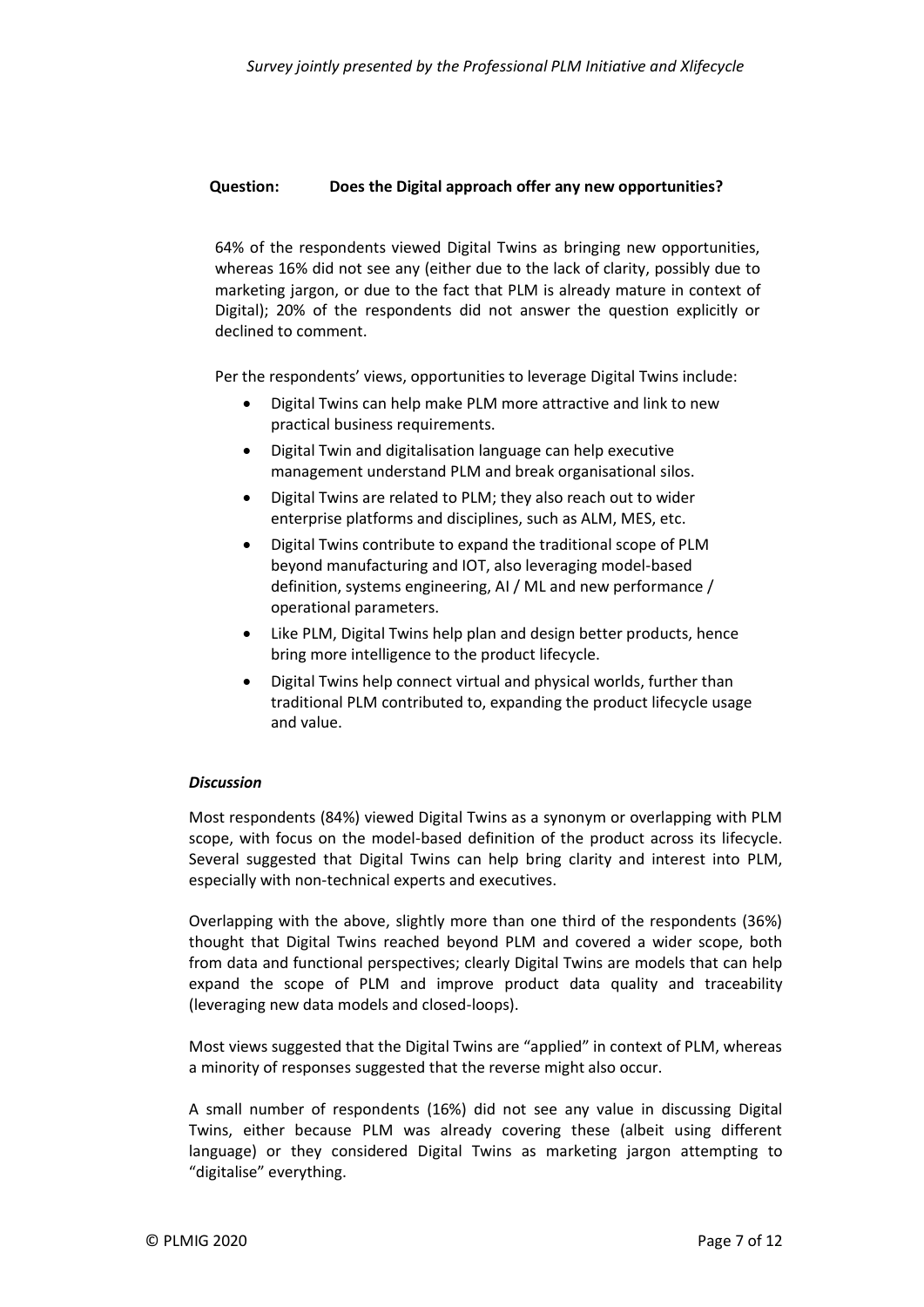#### **Q4. Digital Thread**

*And similarly, the concept of the Digital Thread has appeared as part of the new Digital landscape, but PLM has been working on this for a long time, based on configuration and change management across the lifecycle.* 

### **Question: Do you see the concept of the "Digital Thread" as part of PLM or Digital? Are these the same thing, or separate ideas?**

| Digital Thread is part of both                         | 35% |
|--------------------------------------------------------|-----|
| Digital Thread is part of PLM                          | 14% |
| Digital Thread is part of Digital only                 | 0%  |
| Digital Thread is one and the same in PLM and Digital  | 14% |
| Digital offers scope to enhance Digital Thread cf. PLM | 23% |
| PLM has nothing to do with Digital Thread              | 0%  |
| Digital Thread is just another marketing concept       | 5%  |
| Neither are properly defined                           | 9%  |

#### **Question: Does the Digital approach offer any new opportunities?**

80% of the respondents saw new opportunity potential from the Digital Thread, whereas 13% did not see any; 7% of the respondents did not answer the question explicitly or declined to elaborate.

Opportunities from the Digital Thread can be summarised across four axes:

- Digital Thread contributes to data connectivity, traceability and continuity across the enterprise.
- Digital Thread reaches above and beyond PLM as a discipline and offers the opportunity to integrate PLM building blocks with other enterprise functions and platforms.
- Digital Thread offers new applicative data bridges, from downstream production data optimisation to visualising (e.g. using IOT, AR / VR tools).
- Applying data configuration and change management across the product lifecycle and the entire Digital Thread, due to complexity of data structures and interfaces.

A number of ongoing challenges or threats were also highlighted:

- Digital Thread is not fully representative of the product data, without applying integrated data lifecycle management business rules, cf. PLM.
- Often Digital Thread can relate to a solution looking for a problem to solve (a mean to an end, a concept that can have multiple different applications).
- Digital Thread solutions need to take a holistic approach considering master data strategies and data integrity.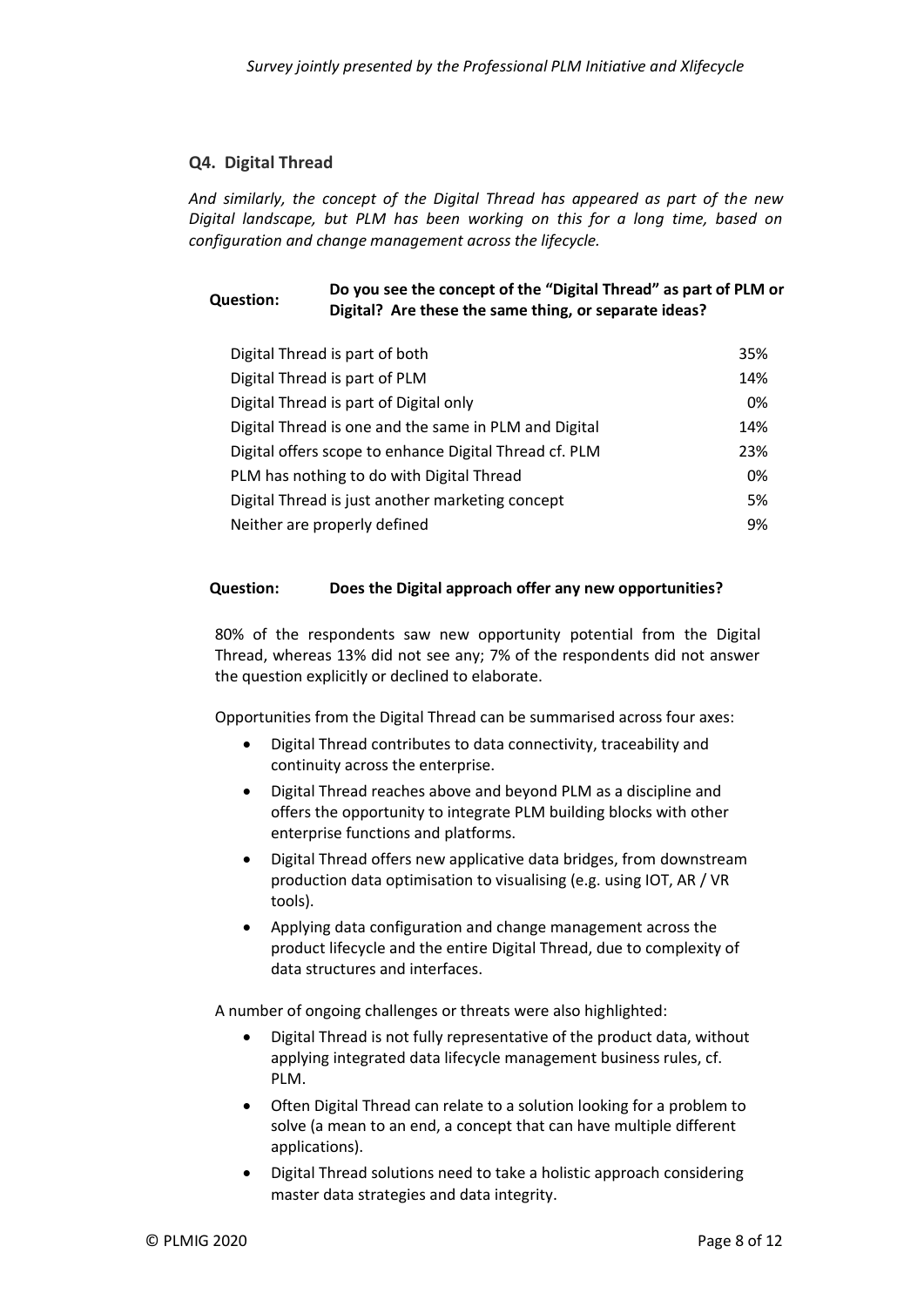#### *Discussion*

Response trends about the Digital Thread were broadly similar to the ones regarding Digital Twins.

Most responses (87%) suggested that the Digital Thread has something to do with PLM and is contributing to integrate data across the enterprise. Many respondents gave their own definition on what Digital Thread might mean. The ability to link with PLM was obvious, but not exclusive, in how the responses were framed.

Similarly to Digital Twins, the general perception is that Digital Thread can help introduce concepts of data integration to non-technical experts or senior management which might not be familiar with PLM.

Looking at opportunities and threats that Digital Thread might bring, further clarification is needed to explicitly state how they contribute to better business integration and data continuity—especially in the context of PLM, managing data lifecycle, configuration and change.

There was no consensus amongst all respondents about what aspects of the Digital Thread specifically relate to digitalising the product lifecycle vs the rest of the enterprise operations. Overall, the terms was used in a fairly broad and vague sense, pretty much as a synonym of 'data continuity'.

A small number of respondents (13%) did not see any value in discussing the Digital Thread.

#### **Q5. Future Convergence**

*In an industry context, the rise of smart products is often coupled with the emergence of smart factories. Traditional PLM is based on a fixed data structure and may not be adaptable in its current form.*

**Question: With the current hype on Industry 4.0, how does PLM need to develop in order to support smart products and factories? Does PLM need to evolve to interlink with the new, wider connected enterprise?**

#### *Respondents to the Survey expressed the following views, in their own words:-*

Traditional PLM limits the speed of innovation, and must evolve to support IoT. Obstacles to PLM are now even more damaging because they impede Digital progress. PLM needs to break down silos before it can support Industry 4.0.

Good data is still critical for both PLM and Digital, and comprehensive data management and a digital backbone can provide the integration mechanism.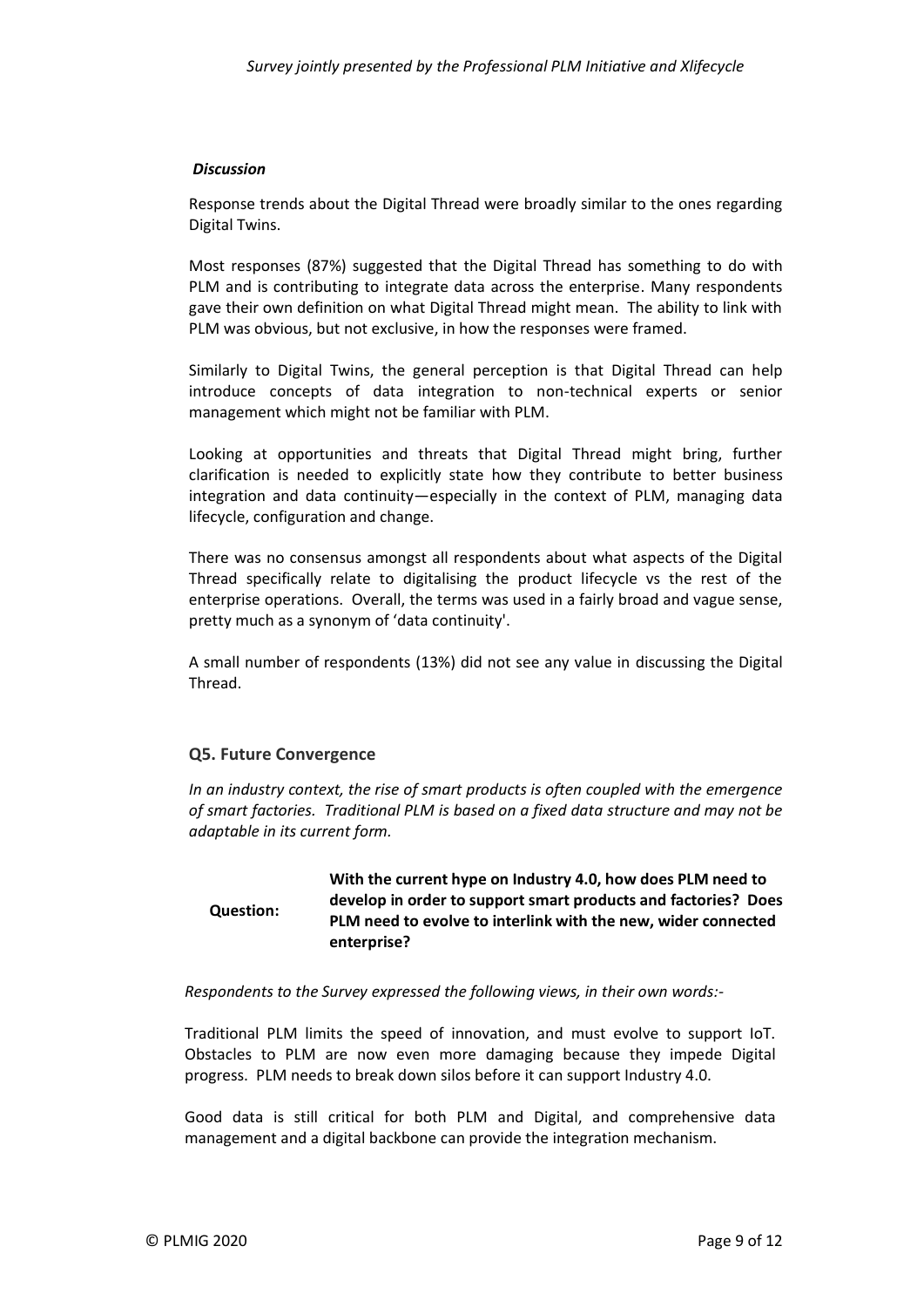[cont.]

PLM must expand its horizons to encompass the possibilities of visualisation and connected things – incorporating AI, machine learning and analytics. PLM needs to expand to be able to manage smart data; and handle data from smart manufacturing, which it cannot do at the moment.

PLM does not need to evolve - it is about smart products, too, and is already covering the wider connected enterprise. Real-time track and trace at the highest level of PLM maturity will help PLM and Digital to converge. PLM is already applicable to smart products and Industry 4.0, in simulation and the Digital Twin. PLM and Industry 4.0 are tightly linked and will evolve together.

The factory of the future is an extension of what has been done for years, and PLM has always covered this. Making factories smarter has little to do with PLM. PLM is about controlling product data across the lifecycle, whereas Digital is about Big Data.

Industry 4.0 needs to evolve, linking with the wider connected enterprise. PLM does not enable Industry 4.0 but benefits from it. The potential of Industry 4.0 should be made available to SMEs.

#### *Discussion*

These results, which are the first in the Survey to be presented in the respondents' own words, reveal a mix of good ideas and outright disagreement.

On the one hand, PLM should and must evolve from its current limitations in order to support and be part of the new Digital developments: but on the other, a significant number believe that PLM is already there, and covers everything that Digital needs.

The ideas seem to offer a natural path to progression. Removing silos and other barriers from PLM is in line with the Digital 'connect everything' philosophy; and the suggestion of leveraging data, and data management, as a convergence mechanism seems to make use of one of the strong points shared by both disciplines.

.../over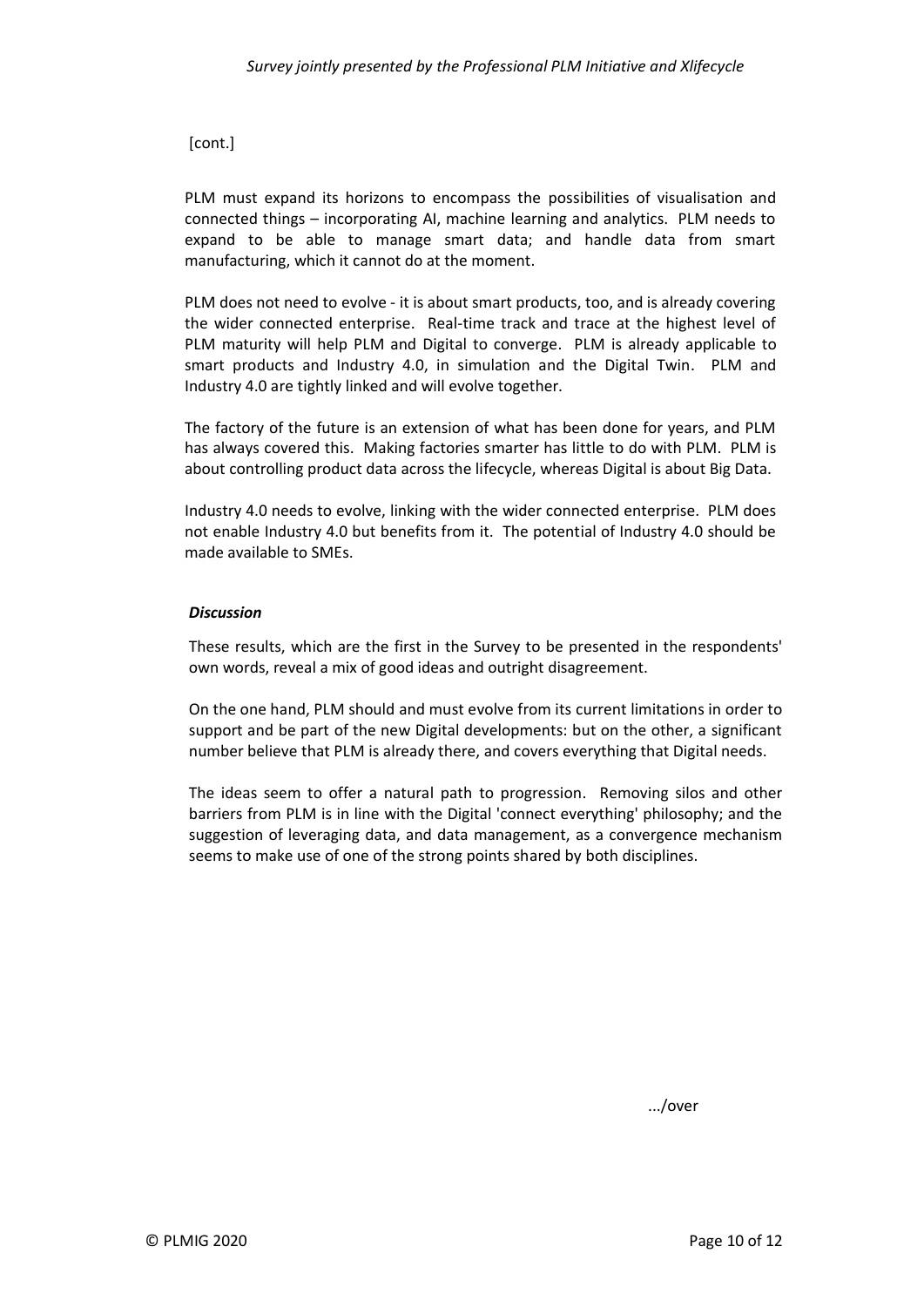#### **Q6. Other Comments**

*The questions in this Survey are based on an initial overview derived from [The PLM-](#page-1-1)[Digital Premise.](#page-1-1)*

**Question: In your own words, do you have any other comments, input or thoughts? Have any issues been missed? Are any of the assumptions incorrect?**

PLM is not well understood, and is difficult to explain. At the moment Digital wave is still in hype mode and because of its wide scope it makes it very difficult for the enterprises to really understand the whole digital business beyond the marketing jargon. Industry 4.0 is far away from its maturity as Digital is not matured yet. Gaps continue to delay Digital due to legacy and ECAD/MCAD/BOM/Compliance functionality.

Defining the connections between PLM and the elements of Digital is important for reaching management, but of no practical use in generating solutions.

Manufacturers will capitalise on the data opportunities of Digital to offer better products and services to customers. Those that take a transformative approach will do well. Manufacturing companies have always taken advantage of new technologies as they become available. Perhaps PLM Managers should stop thinking that they can only improve PLM by buying more software

PLM is a precursor to effective Digital management. Most Digital Initiatives are done with the intent of measuring and trending product performance. The better the definition, the more valuable the results of the performance measurement.

It is difficult to implement good PLM without the concepts of data architecture and governance. Companies that neglect this to quickly release Digital initiatives will find that there is a high cost.

It is important to develop 3D representation of products in every aspect, including maintenance, repair and machine learning. The links between MBSE, PLM and ERP must be simplified before advanced digitalization.

In all of this, Change Management must not be forgotten.- and that too must evolve as products and the organisation change.

PLM must evolve on the concept of open source management, like Android apps, without compromising its fundamentals. The first step will be to take PLM fully to the cloud, and adapt to what that means.

#### *Discussion*

This was a 'freestyle' question, and no conclusions are drawn from it. The response presents a snapshot of ideas that people have about PLM and Digital, and some may be thought-provoking for the reader.